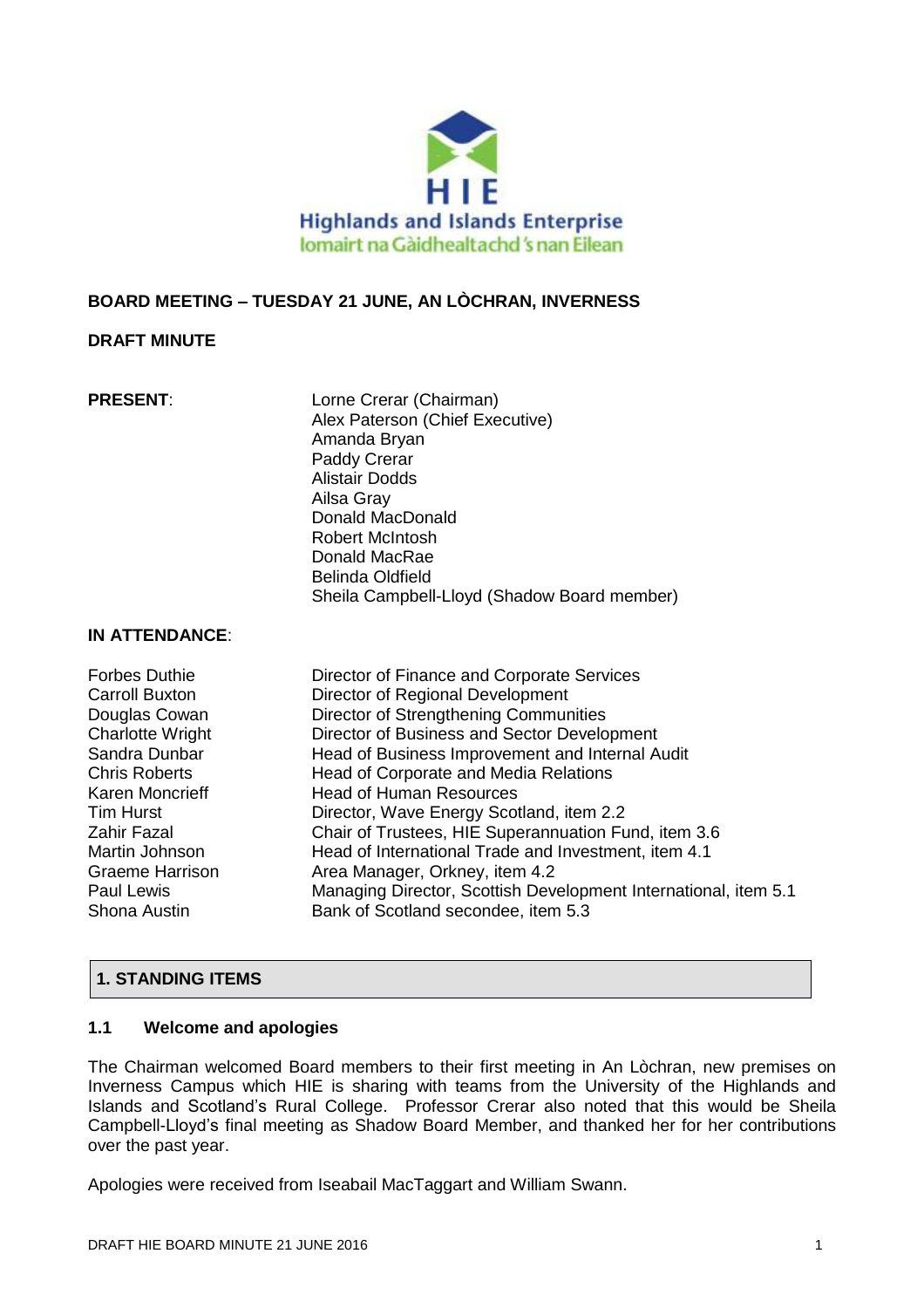# **1.2 Declarations of interest**

There were no declarations of interest.

### **1.3 Minute of meeting: Tuesday 15th March 2016 HIE 2004/02226**

The minute of the meeting held on Tuesday 15 March 2016 was approved.

# **1.4 Minute of meeting: Tuesday 26th April 2016 HIE 2004/02226**

The minute of the meeting held on Tuesday 26 April 2016 was approved, with some additions to items 6.5, Inverness City Region Deal, and 6.7, Write-off cases.

### **1.5 Matters arising**

There were no matters arising that were not included elsewhere on the agenda.

### **2. UPDATES**

### **2.1 Chairman's and Chief Executive's update HIE 2004/02226**

The Chief Executive joined the Chairman in welcoming the Board to An Lòchran, new shared premises into which HIE teams previously based in Inverness and Dingwall had relocated at the start of May. The new building was providing to be an excellent collaborative environment for HIE and its partners in UHI and SRUC, as well as providing accommodation for Scotland's first digital demonstration centre and the regional science skills academy.

SSE's announcement that it had given the green light to the Beatrice Offshore Windfarm Ltd project (BOWL), following achievement of financial close, was welcomed as good news for the Highlands and Islands. Mr Paterson noted that HIE investments in renewable energy infrastructure over many years meant that several locations in the region were well placed to benefit from this £2.6bn development.

A £9m investment in research and development at LifeScan Scotland in Inverness, including £1.85m from HIE, was expected to be announced by the Scottish Government during the summer. The investment would increase local employment and strengthen Inverness's position as the multinational company's global hub for diabetes R & D.

The successful attainment of State Aid approval for broadband would mean that Community Broadband Scotland projects led by HIE throughout the country would now be able to move forward, and that planning could proceed to prepare a further stage of mainstream fibre rollout across the Highlands and Islands to deliver the Scottish Government's commitment to full coverage.

HIE was playing an important part in supporting Scottish Government representations to the UK Government with the aim of influencing UK policy on marine energy, a major driver of the Orkney economy in particular.

*[Paragraph removed as disclosure at this time could have a detrimental effect on commercial interests.]*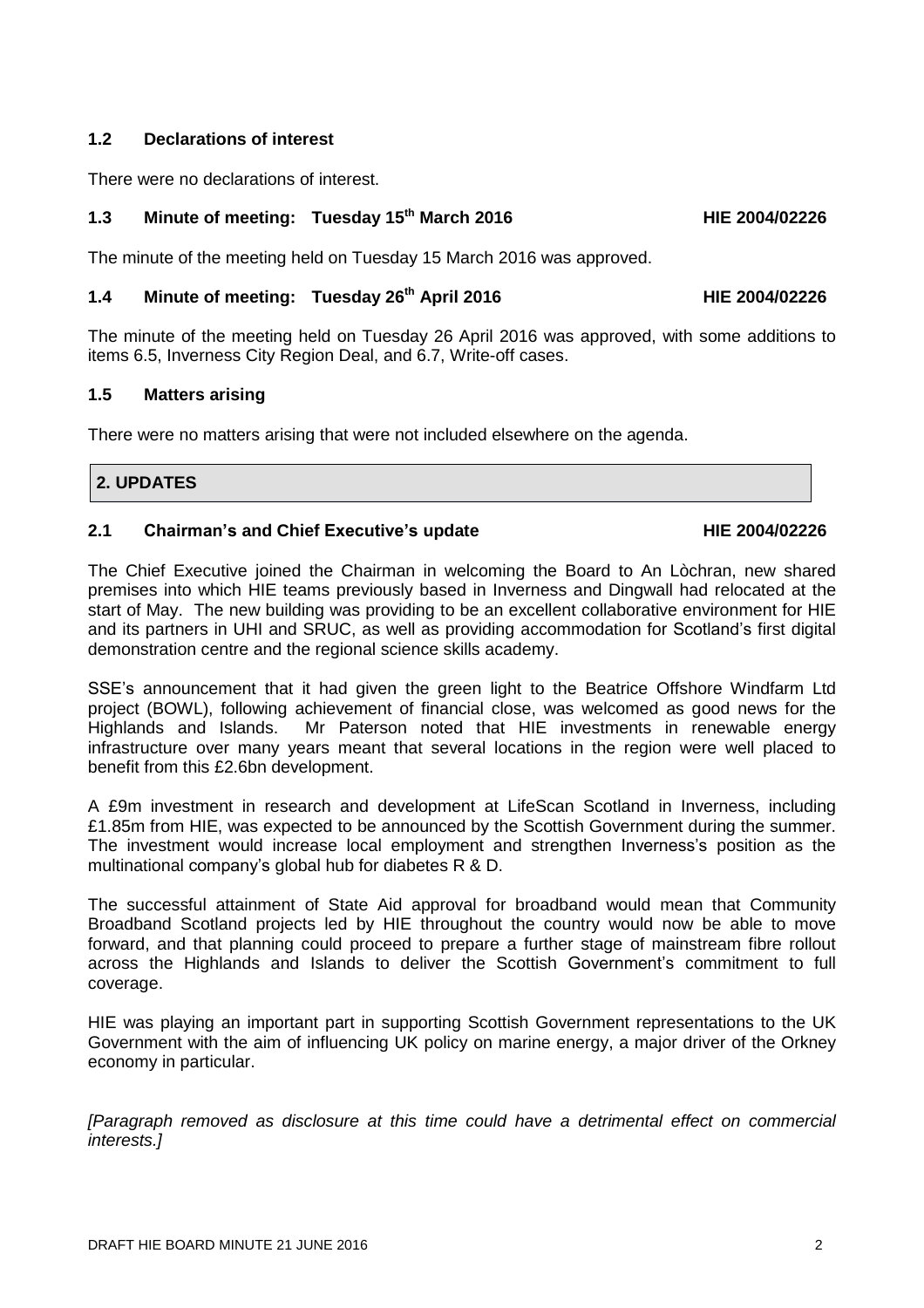Turning to the Inverness City Region Deal, the Chief Executive reported that project initiation documents had been developed for three key themes in which HIE would take a leading role - the Regional Science Skills Academy, Innovation Hub, and Digital Connectivity.

Following the Scottish Government election in May and subsequent cabinet appointments, meetings were being arranged with new Cabinet Secretaries, Ministers and senior civil servants.

Audit Scotland's review of the role of the Scottish Government and its enterprise agencies in delivering economic development was due to be issued on 14 July and would be sent to Board members following publication

It was noted that the Scottish Government had announced a review of support for enterprise and skills, including the roles of HIE, Scottish Enterprise, Skills Development Scotland and the Scottish Funding Council. HIE would play an active role in the review, including gathering and submitting evidence on past and present achievements, and putting forward new ideas designed to strengthen the region's performance in future.

The Chairman reported that he had held several meetings to engage with key partners in government and other organisations including UHI, and had attended the All Energy conference in Glasgow and the SCDI's annual Highland Business Dinner.

Professor Crerar had accompanied the Chief Executive on a two-day visit to Shetland to see the impact of HIE investments in the islands' economy, including Fair Isle.

Lastly, the Chairman noted that Alex Paterson had announced he would be leaving HIE at the end of August to take up the position of Chief Executive with a new agency, Historic Environment Scotland. There would be opportunities for the Board to join the Chairman in recording their appreciation at the August meeting. Professor Crerar noted that arrangements had already been put in place for Director of Business and Sector Development Charlotte Wright to become Acting Chief Executive following Mr Paterson's departure.

### **2.2 Wave Energy Scotland - June update HIE 2016/00084**

### *Tim Hurst joined the meeting*

The Director of Wave Energy Scotland described progress made by the HIE subsidiary over the past four months. Activities had included: completing the recruitment of a core team of 12 staff based in Inverness, Edinburgh and the Outer Hebrides; developing a detailed strategy; designing competitive innovation calls to stimulate development activity; dismantling the Pelamis P2 wave device in Orkney, and managing the first 'stage gate transition' to advance the most promising projects arising from WES's first innovation call. *[Sentence removed as disclosure at this time could have a detrimental effect on commercial interests.]*

WES had successfully established the world's largest innovation programme in wave energy, and was becoming recognised as an international authority on the development of innovative technology at the wave device, sub-system and component levels. There were currently 26 research and development projects in this programme, involving around 80 organisations based in Europe, with the majority from Scotland. WES planned to increase the size of the programme to around 40 projects with two further innovation calls in July and September 2016. With input from the WES Advisory Group, it had been decided that these calls should focus on control systems and structural materials.

Industry engagement had included hosting a two-day conference for WES programme participants, and taking part in the Ocean Energy and All Energy conferences. An aquaculture project in Ardnamurchan, with Marine Harvest and wave developer Albatern, was awaiting a decision on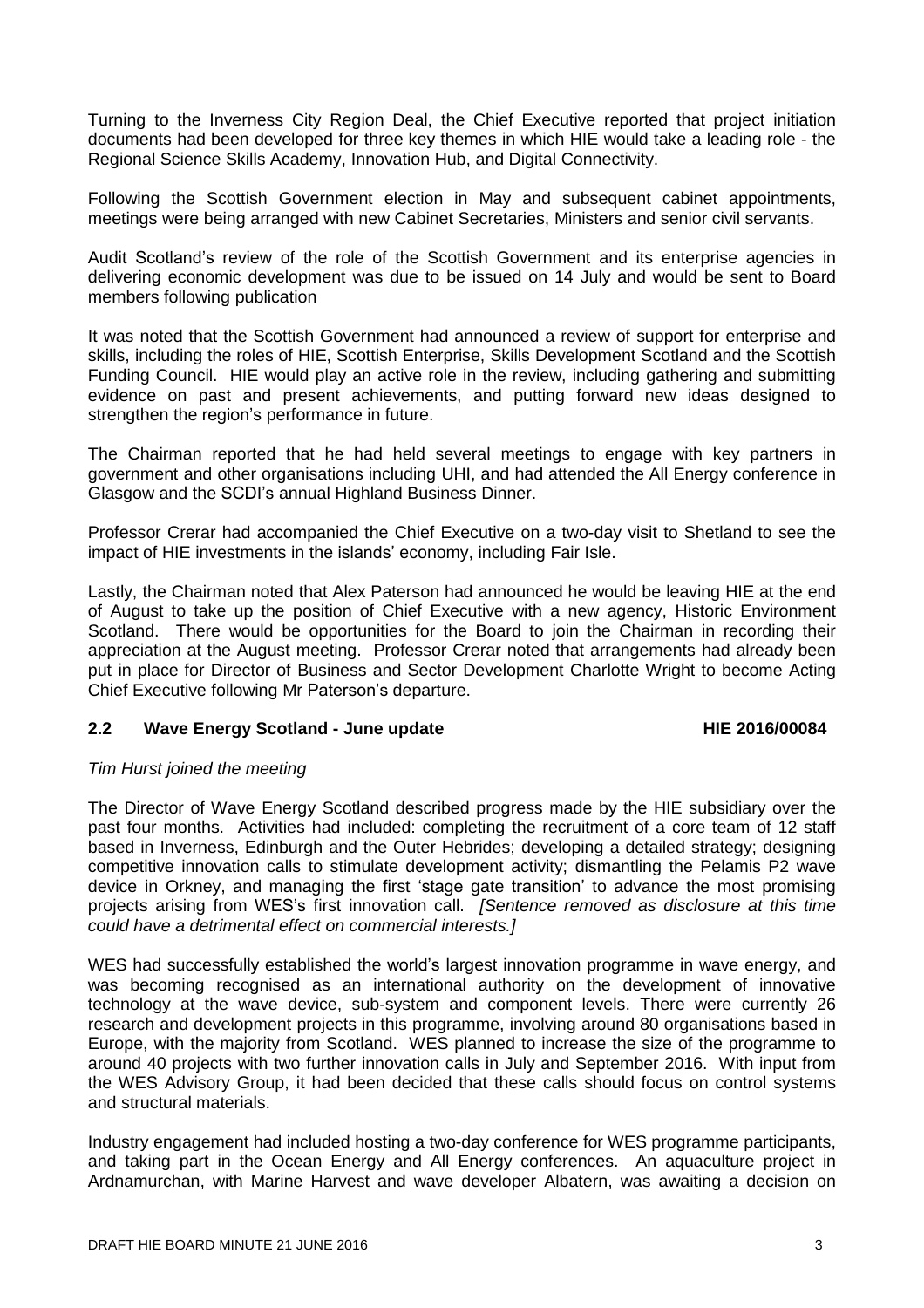consent from Marine Scotland. The first phase of a knowledge capture and dissemination project to benefit the sector in Scotland had been completed and a second phase was under way.

Board members welcomed the update and discussed a range of issues arising. In particular, members stressed the need to do everything possible to ensure that development is anchored in Scotland so that the full range of benefits arising from new wave energy technologies may be captured. Mr Hurst confirmed that, while WES's focus was on funding early stage development, it would be critical to establish a pathway to enable projects to be taken from initial idea through testing to full scale deployment. As part of this, a range of options would be pursued to improve access to testing facilities in Scotland.

*Tim Hurst left the meeting*

### **2.3 ScotGrad Highlands and Islands: HMS 9346957 Knowledge Exchange Placement Programme strand project amendment**

The Director of Business and Sector Development presented a paper seeking the Board's approval to amend part of the ScotGrad Highlands and Islands graduate placement programme, which had received Board approval in February 2015. In particular, it was noted that one of the programme's five strands, the Knowledge Exchange Placement Programme (KEPP), had not been fully developed at the time of the original approval, owing to the need to explore certain issues in detail, including contributions from academic partners, compliance with state aid and employee funding regulations, and support from the Scottish Funding Council (SFC).

It had since been confirmed that SFC would contribute £528,000 to KEPP, and that the total budget for ScotGrad Highlands and Islands would rise by £294,614, from £3,068,454 to £3,363,068. HIE's input (a combination of grant-in-aid and ERDF funding) would decrease by £233,386. In terms of outputs, KEPP was now expected to deliver 12 projects, each lasting 24 months, rather than 25 projects of variable length as previously envisaged.

The Board approved the project amendment.

### **2.4 Arnish update ING 2016/00008**

The Director of Strengthening Communities presented an update on discussions between HIE and Scottish Hydro Electric Transmissions (SHET), part of energy firm SSE, which wishes to acquire 6 hectares of developed land (Plots 3.1 and 3.2) from HIE at Arnish, Stornoway, to locate an electricity interconnector and convertor station. *[Sentence removed as disclosure at this time could have be detrimental to the effective conduct of public affairs.]*

The Board reaffirmed its strong support for the islands interconnector, recognising that the project offered significant potential to deliver considerable economic and community benefits to the Outer Hebrides. While the plots at Arnish had been developed by HIE in order to attract potential new or expanding businesses with the incentive of sea access, it was recognised that they constituted the only suitable site for the interconnector that would meet the timeframe required by SSE/SHET and electricity regulator Ofgem. A planning application from SSE/SHET had received outline approval from Comhairle nan Eilean Siar (CnES), and had included conditions that addressed HIE's desire to protect access to the remainder of the estate and to the quayside. In particular, it was intended that SSE/SHET and CnES would explore the possibility of establishing land for development by dropping 'made material' from the removal of a rocky outcrop into the sea. It was noted, however, that land created in this way would still require considerable further investment before any future business development could take place on site.

*[Paragraph removed as disclosure at this time could be detrimental to commercial interests, and to the effective conduct of public affairs.]*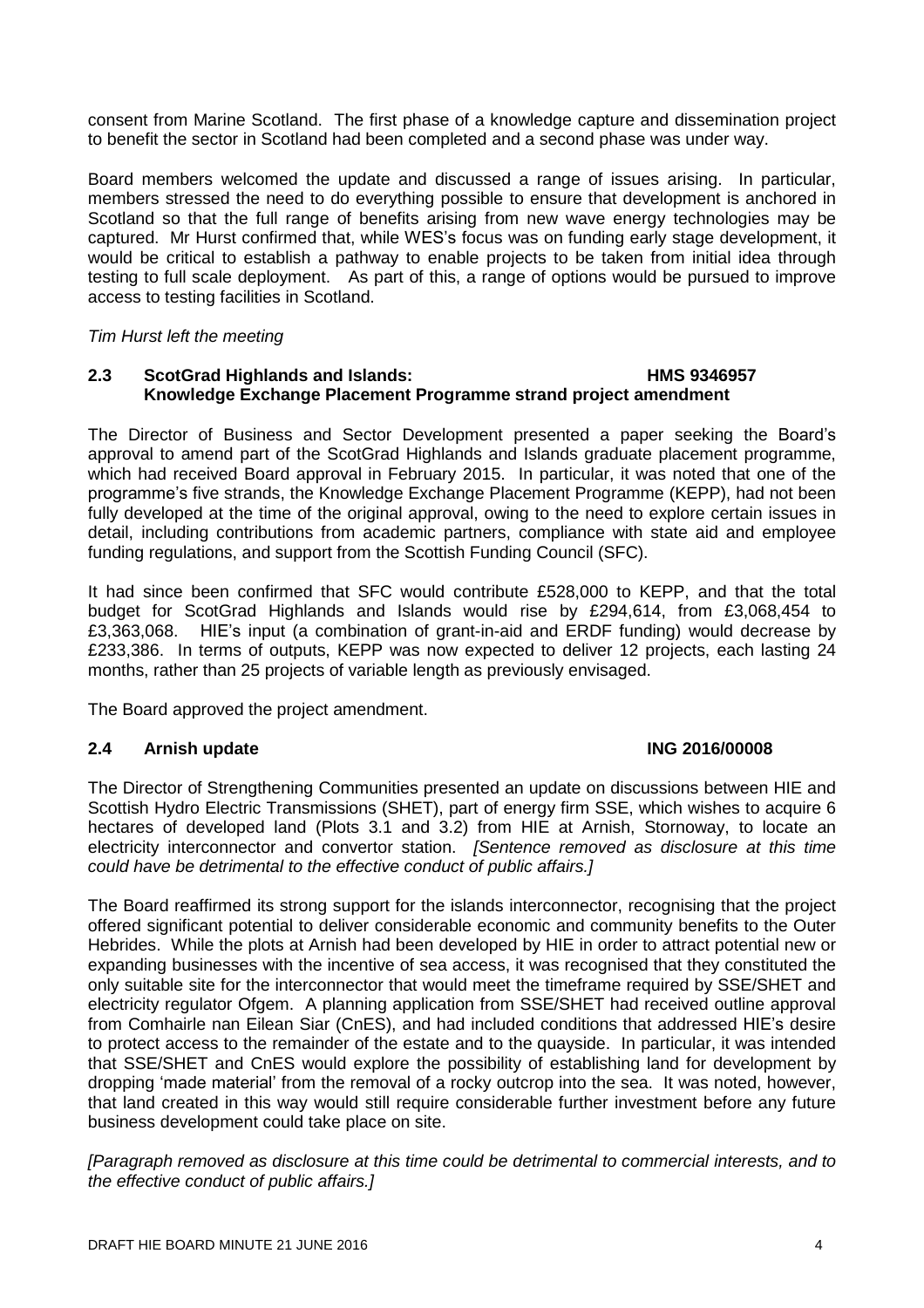# **3. RESOURCES AND GOVERNANCE**

### **3.1 Financial Statement to 31st May 2016 HIE 2016/00442**

The Director of Finance and Corporate Services presented HIE's Financial Statement for the two months to 31 May 2016. This showed that spend was at a good level for this point in the year (10.1%), given that several top sliced projects were yet to get under way. Expenditure was 2.0% below the same period in 2015-16, but this could be explained primarily by a high level of business support spend at the start of last year. Going forward, it would be important to convert commitment to spend, and ensure any project delays are factored into resource allocation.

### **3.2 Corporate Performance Report HIEA 2011/00806**

The Director of Regional Development presented the Corporate Performance Report for June 2016. Throughout the course of the year, the report is used to track economic conditions affecting Scotland and the region, and to provide the Board with information on HIE's progress towards delivering Operating Plan priorities, including achieving in-year measures.

Board members highlighted a number of issues emerging from the report. In response to a question on account management, it was agreed that an update on this subject would be presented to a future Board meeting, including an explanation of criteria that HIE would use to inform decisions as to which potential clients would be best suited to an account management relationship. On export performance, the Board expressed interest in seeing more detailed information regarding which sectors were making the strongest contribution. It was agreed that HIE's support for next generation broadband, now available to 71% of premises across the region, was deserving of more positive media coverage, and that an update would be provided to a future Board meeting. The importance of mobile phone coverage was also stressed, particularly in the more remote parts of the region.

### **3.3 Risk Register – June 2016 HIEA 2016/00314**

### The Head of Business Improvement and Internal Audit (BIIA) presented the most recent update of the HIE corporate risk register. This showed that, in June 2016, HIE had identified a total of 22 risks (15 strategic and 7 tactical) which were being tracked and treated across the organisation. This compared with a total of 19 risks identified in April, and included new tactical and strategic risks highlighted in previous discussions with the HIE Board. Paddy Crerar suggested that consideration should be given to including a risk on the availability of affordable housing. It was noted that this issue would be addressed in a forthcoming report from the Director of Strengthening Communities on plans to refocus HIE's approach to fragile areas.

### **3.4 Draft Risk and Assurance Committee minutes HIEA 2016/00664**

Alistair Dodds, as the newly appointed Chair of the Risk and Assurance Committee, presented the minute of the latest committee meeting, which took place on Tuesday 7 June 2016. Risk and Assurance Committee minutes are routinely presented in draft form to the HIE Board for information, so that emerging issues can be brought to the attention of the full Board as swiftly as possible. A final version of the minute will go to the Risk and Assurance Committee in September for approval, prior to online publication on the HIE website. Mr Dodds recorded his thanks to new committee members Ailsa Gray and Donald MacRae, and Professor Crerar thanked all Risk and Assurance Committee members for the important work they undertake on the Board's behalf.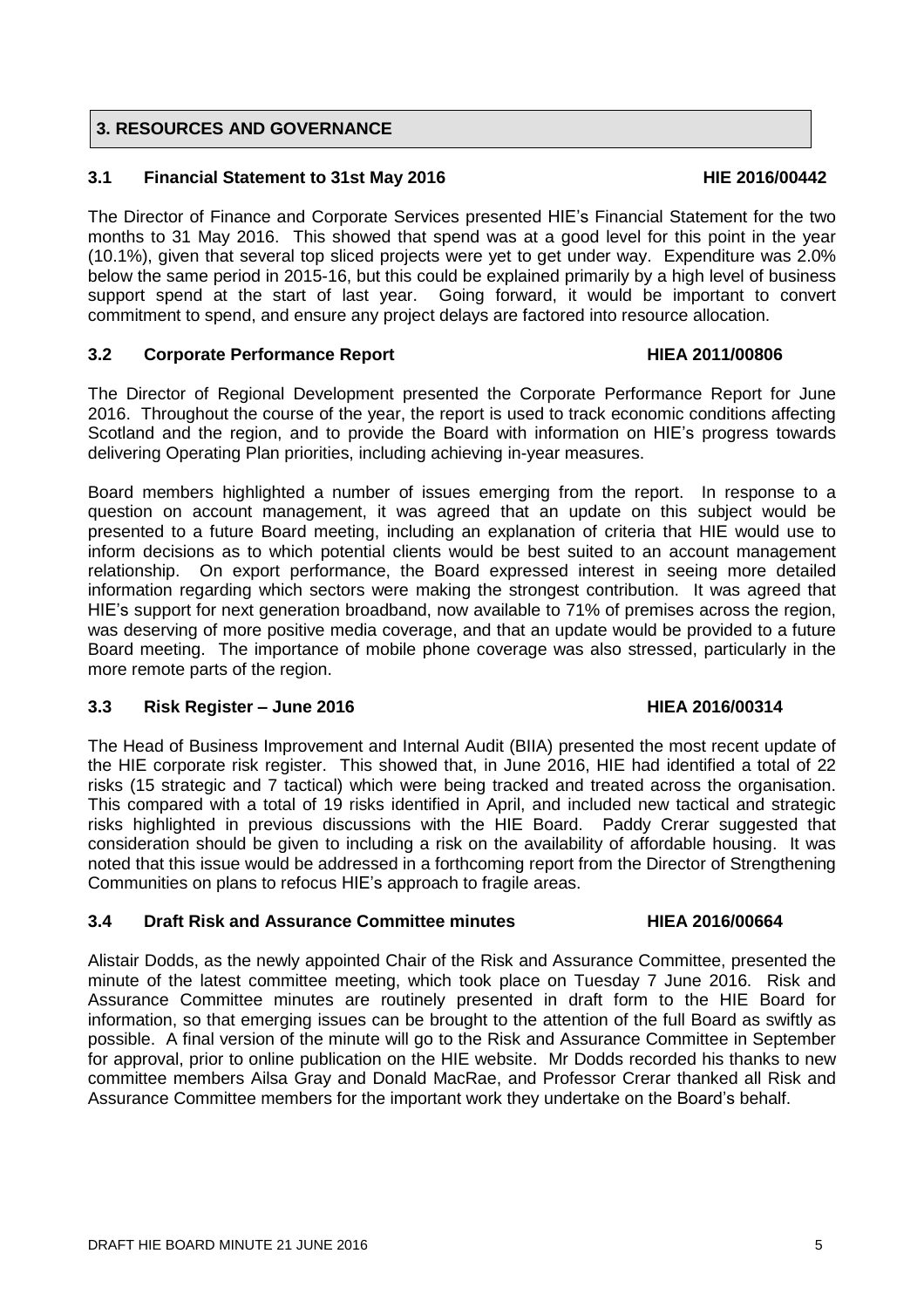### **3.5 Draft Risk and Assurance Committee Annual Report HIEA 2016/00664**

The Chair of the Risk and Assurance Committee presented the committee's 2015/16 annual report, describing its role, as defined in the Scottish Government Audit Committee Handbook, and actions undertaken during the year to support the Board in identifying and managing issues of risk, control and governance. Its responsibilities had included reviewing a wide range of reports from HIE's Business Improvement and Internal Audit team and Audit Scotland.

Other relevant areas of HIE's work that had been reviewed included the preparation of annual accounts, HIE's equity portfolio, management of financial commitment, the implementation of account management, and data security arrangements. The committee had been content with the quality of both the internal and external assurance reports received, and had noted areas where ongoing action and monitoring would be required in the coming year. These include: governance and operational arrangements for Wave Energy Scotland; delivery of Regionally Significant Investments, and information systems assurance.

The committee would conduct a review of its effectiveness in 2016/17, and take part in a learning and development programme.

### **3.6 HIE Pension Plan update HIE 2016/00440**

### *Zahir Fazal joined the meeting.*

The Director of Finance and Corporate Services introduced a presentation from Zahir Fazal of Best Trustees, Chair of the HIE Superannuation Scheme trustees. This focused on the effective actions undertaken through the recovery plan to address the on-going funding deficit as identified in the 2015 Triennial Valuation which was now due to be submitted to the Pension Fund Regulator. The Triennial Valuation, which concluded on 5 April 2015, identified the deficit at £31.7m - £4.6m higher than the previous 2012 deficit.

The Board noted that this increase was consistent with pension fund performance across the UK given the current position on liabilities growth and how these are highly susceptible to any changes to the Bank of England interest rate.

A series of actions has been implemented through HIE's original 2014 recovery plan, following consultation with staff and unions, which had previously been endorsed by both the HIE Board and Scottish Government. These arrangements would be continued as part of the new 2015 recovery plan and would be augmented by the application of RPI to the HIE annual contribution of £500,000, which had already been agreed by Scottish Government.

The Board confirmed its support for the recovery plan.

*Zahir Fazal left the meeting.*

# 4**. INVESTMENT PROPOSALS**

### **4.1**

*[Item removed, as disclosure at this time could be detrimental to commercial interests and to the effective conduct of public affairs.]*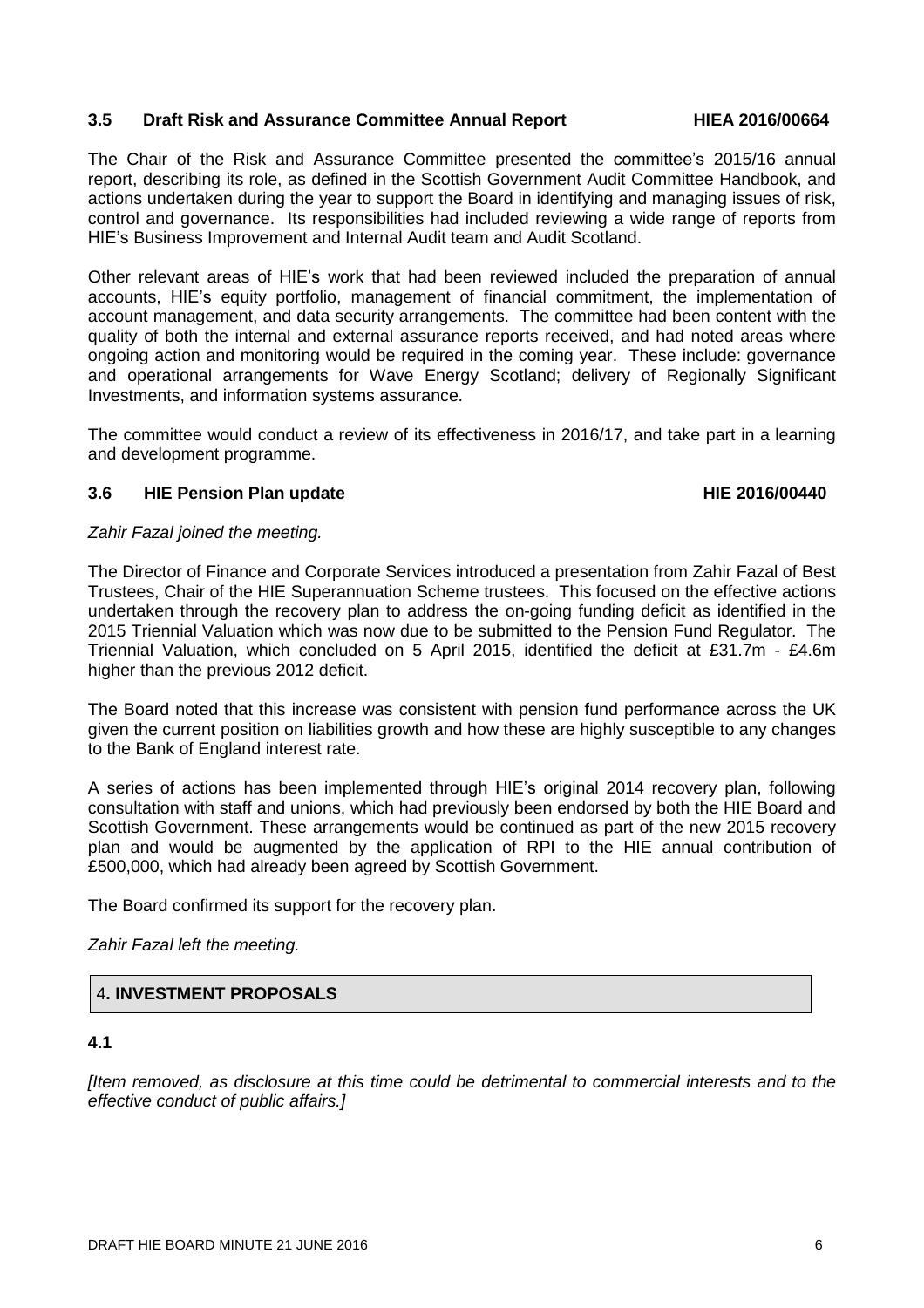### **4.2 Orkney Research Campus HMS 9341230**

*Graeme Harrison joined the meeting.*

The Orkney Area Manager presented a progress report on proposals to develop Orkney Research Campus in Stromness, a property-based project which HIE intends to take forward as a joint venture with Orkney Islands Council. The project was envisaged as a regionally significant investment that would be transformational for Orkney and be expected to require an estimated HIE investment of up to £4m. It was designed to meet the future growth aspirations in Orkney of the European Marine Energy Centre (EMEC) and Heriot-Watt University; provide expansion opportunities for companies located in Orkney's world-leading marine renewable energy cluster, and attract new knowledge-based, commercial and academic activities.

In discussion, the Board examined the principle of establishing a joint venture as the most appropriate means of supporting this potential venture. The Area Manager explained that alternative models had been considered, and a joint venture between HIE and the local authority was judged the most effective means of progressing the project within a reasonable timeframe and fully in line with HIE's aspirations for economic and community development. Board members also enquired about the prospect of involving a greater range of academic partners and disciplines beyond the energy sector, and the Area Manager confirmed that further opportunities were being pursued though HIEs Universities team. The Board thanked Mr Harrison for his presentation and invited him to present an update in due course.

*Graeme Harrison left the meeting.*

### **5. DISCUSSION PAPERS**

*Paul Lewis and Martin Johnson joined the meeting.*

### **5.1 International update HIEA 2015/00664**

The Managing Director of Scottish Development International (SDI) provided an update on delivery of Scottish Development International and HIE's internationalisation priority, including a review of progress in meeting trade and investment objectives during 2011-2015 and in particular, SDI performance during 2015/16. The paper also highlighted opportunities to strengthen HIE's internationalisation ambition in line with Scotland's Trade and Investment Strategy 2016-2021.

In particular it was noted that account managed clients were being supported to accelerate and deepen international sales, and that HIE and SDI also aimed to encourage a wider set of businesses to take their initial steps towards achieving international sales. Both agencies aimed to provide access to international trade advice and information, with a focus on high growth markets, and organise and support attendance at international trade shows and country visits.

Work was under way to develop fresh propositions to attract inward investment to the Highlands and Islands, including new opportunities generated by HIE investment in broadband. Opportunities to stimulate additional investment from the region's existing base of foreign-owned companies were also being pursued, and collaboration developed with government departments and agencies and wider stakeholders such as banks, chambers of commerce, professional bodies, industry sectors and key businesses.

Board members welcomed the update and acknowledged that significant challenges were present, both in encouraging more of the region's businesses to become exporters, and in attracting new investment into the region. Discussion focused on perceived barriers to exporting, and the importance of connectivity and skills as factors that could persuade a company to invest in the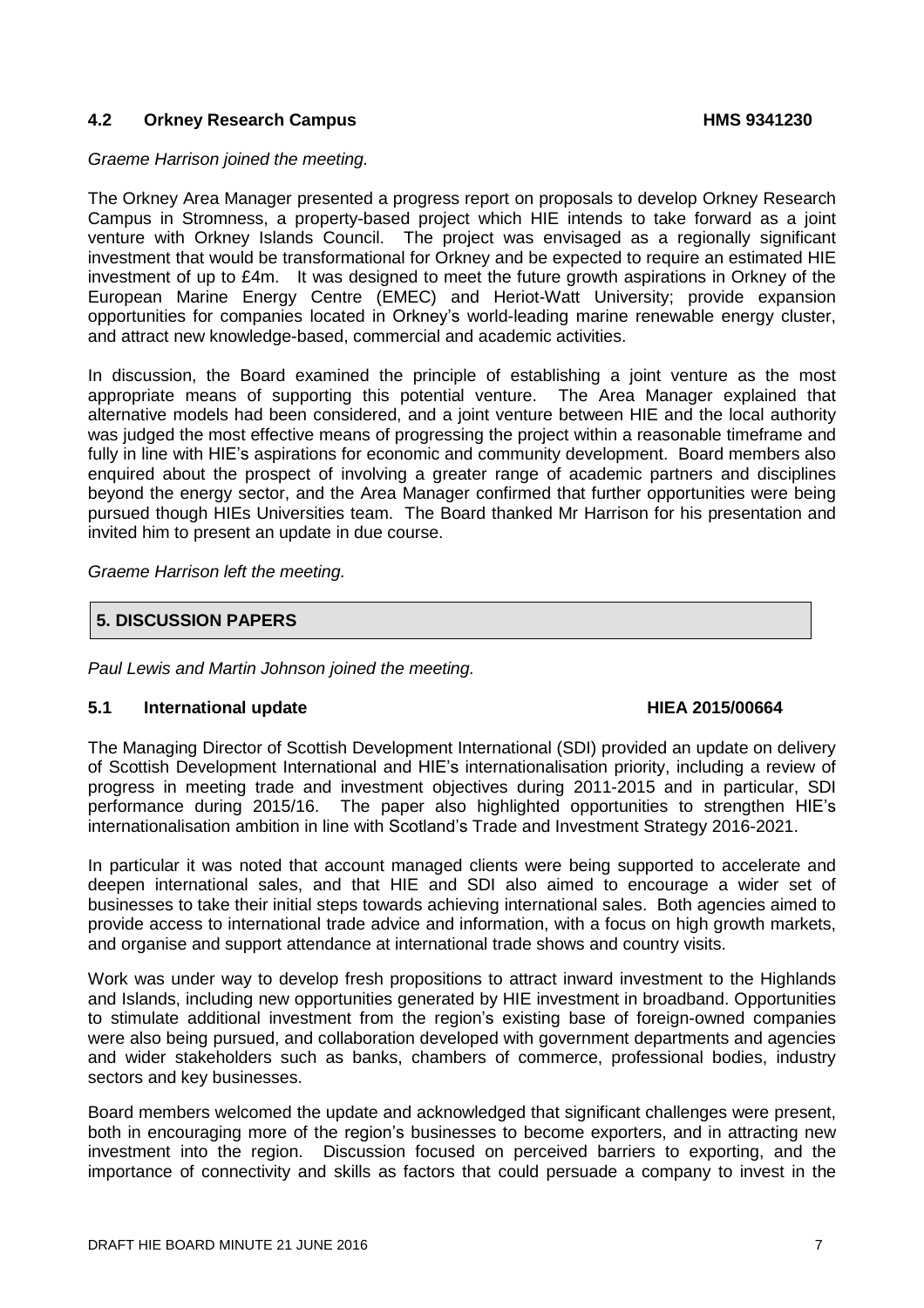region. Ailsa Gray highlighted a specific opportunity for Scotland relating to the potential value of exporting algae, and it was agreed that this would be explored further.

The Board thanked Mr Lewis for his presentation.

*Paul Lewis and Martin Johnson left the meeting.*

### **5.2 Strengthening Communities Policy – Fragile Areas Refocus HIE 2016/00683**

*Due to time constraints, it was agreed that this item would be held over until the August Board meeting, when time would be allocated for a substantive discussion.* 

### **5.3 Shona Austin, Bank of Scotland – Secondment HIEA 2015/01007**

*Shona Austin joined the meeting.*

The Chairman introduced Shona Austin, Area Director, Commercial Banking with the Bank of Scotland, whose one-year secondment to HIE would conclude at the end of July, and invited her to present an update on progress and summary of outputs. This had been the first arrangement of its kind in Scotland, aiming to form productive tripartite relationships between an enterprise agency, its clients, and the banking sector.

It was agreed that the initiative had succeeded in delivering all its goals, notably: to develop an effective collaboration model; review and refresh HIE's approach to investment, share best practice and business intelligence; encourage stakeholder engagement and collaboration; develop business improvement in both organisations, and create a legacy to benefit businesses across the region. In particular, it was noted that the benefits of the project had extended to the full scope of HIE's remit, including work with communities as well as businesses and social enterprises. It was recognised that there would be value in maintaining the relationship following the end of the secondment period, and broadening the scope of the approach to involve the wider banking sector.

The Chairman expressed the Board's gratitude to Shona Austin and to the Bank of Scotland for their role in working alongside HIE to deliver a successful and innovative project that would benefit clients of both organisations.

*Shona Austin left the meeting.*

### **6. PAPERS FOR INFORMATION**

### **6.1 Information paper on the Community Empowerment (Scotland) Act and Land Reform (Scotland) Act HIE 2012/00359**

*Due to time constraints, it was agreed that this item would be held over until the August Board meeting, when time would be allocated for a substantive discussion.* 

### **6.2 HIElights**

The latest issue of HIE's e-newsletter, HIElights, was presented in draft form, for information.

### **6.3 Economic Briefing: May 2016 HIEA 2014/01290**

The Board noted the latest regional economic briefing, prepared by HIE's Planning and Partnerships team.